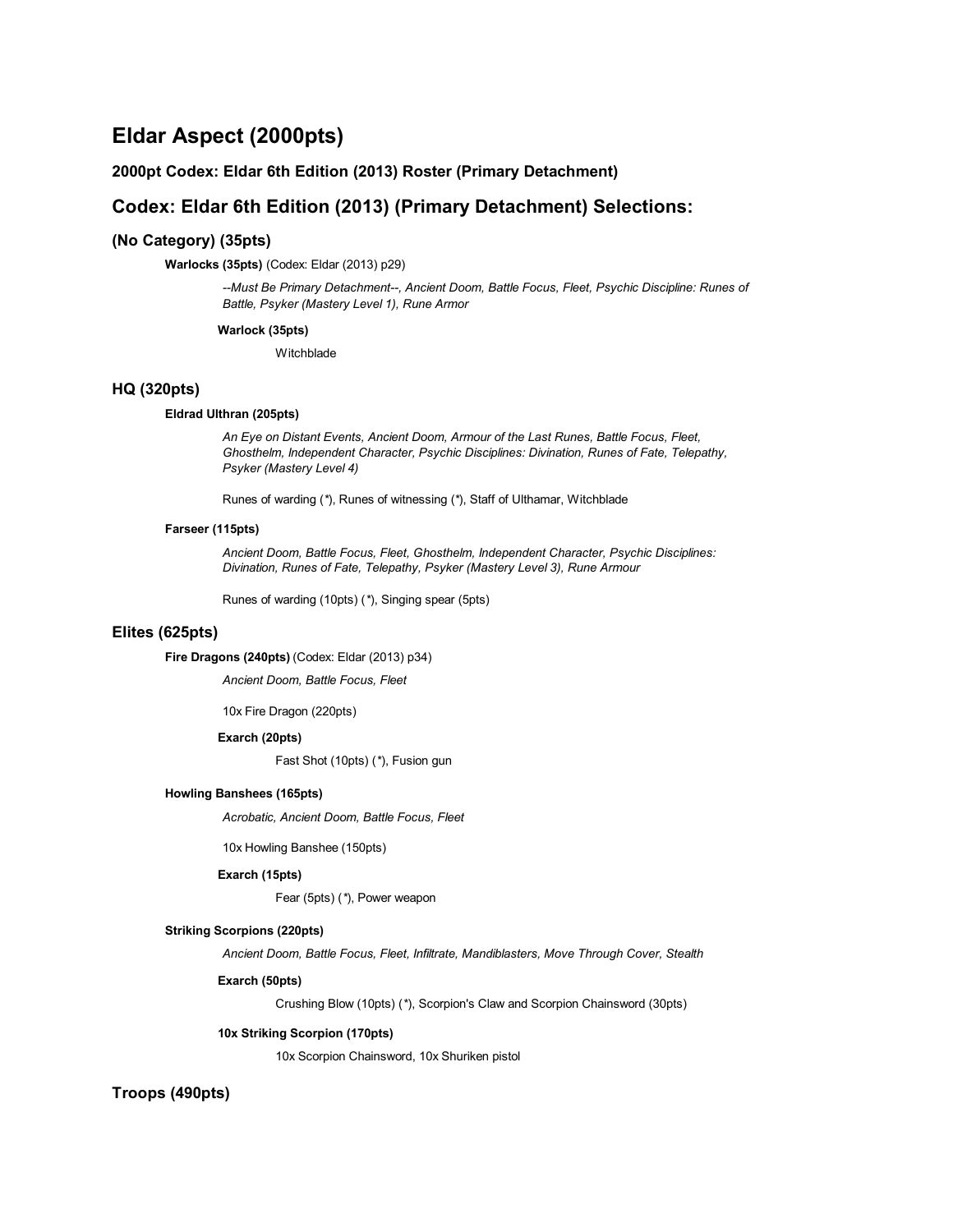### **Dire Avengers (175pts)** (Codex: Eldar (2013) p31)

*Ancient Doom, Battle Focus, Counter-attack, Fleet*

10x Dire Avenger (130pts)

### **Exarch (45pts)**

Battle Fortune (15pts) (*\**), Power weapon and shimmershield (20pts)

#### **Dire Avengers (175pts)** (Codex: Eldar (2013) p31)

*Ancient Doom, Battle Focus, Counter-attack, Fleet*

10x Dire Avenger (130pts)

#### **Exarch (45pts)**

Battle Fortune (15pts) (*\**), Power weapon and shimmershield (20pts)

## **Storm Guardians (140pts)**

*Ancient Doom, Battle Focus, Fleet*

2x Fusion gun (20pts), 10x Guardian (90pts), 2x Power Sword (30pts)

## **Fast Attack (215pts)**

## **Warp Spiders (215pts)**

*Ancient Doom, Battle Focus, Fleet, Hit & Run, Warp Jump Generator*

10x Warp Spider (190pts)

### **Exarch (25pts)**

Fast Shot (10pts) (*\**), Twin-Linked Death Spinner (5pts)

## **Heavy Support (315pts)**

**Dark Reapers (315pts)** (Codex: Eldar (2013) p36)

*Ancient Doom, Slow and Purposeful*

## **10x Dark Reaper (300pts)**

10x Reaper launcher

### **Exarch (15pts)**

Night Vision (5pts) (*\**), Reaper launcher

## **Profile Summary:**

| Name                            | <b>Unit Type</b>        | WS | <b>BS</b> | S | T.                      | W              | $\mathbf{L}$ | A              | LD              | Save   | Pg | Ref                           |
|---------------------------------|-------------------------|----|-----------|---|-------------------------|----------------|--------------|----------------|-----------------|--------|----|-------------------------------|
| <b>Dark</b><br>Reaper           | Infantry                | 4  | 4         | 3 | $\overline{\mathbf{3}}$ | $\overline{1}$ | 5            | $\overline{1}$ | 9               | $3+$   | 36 |                               |
| <b>Dire</b><br>Avenger          | Infantry                | 4  | 4         | 3 | $\overline{\mathbf{3}}$ | $\overline{1}$ | 5            | $\overline{1}$ | 9               | $4+$   | 31 | Codex:<br>Eldar<br>(2013) p31 |
| <b>Eldrad</b><br><b>Ulthran</b> | Infantry<br>(Character) | 5  | 5         | 3 | $\overline{4}$          | 3              | 5            | $\overline{1}$ | 10 <sup>1</sup> | $-73+$ | 53 |                               |
| <b>Exarch</b>                   | Infantry<br>(Character) | 5  | 5         | 3 | 3                       | $\mathbf{1}$   | 6            | $\overline{2}$ | 9               | $3+$   |    |                               |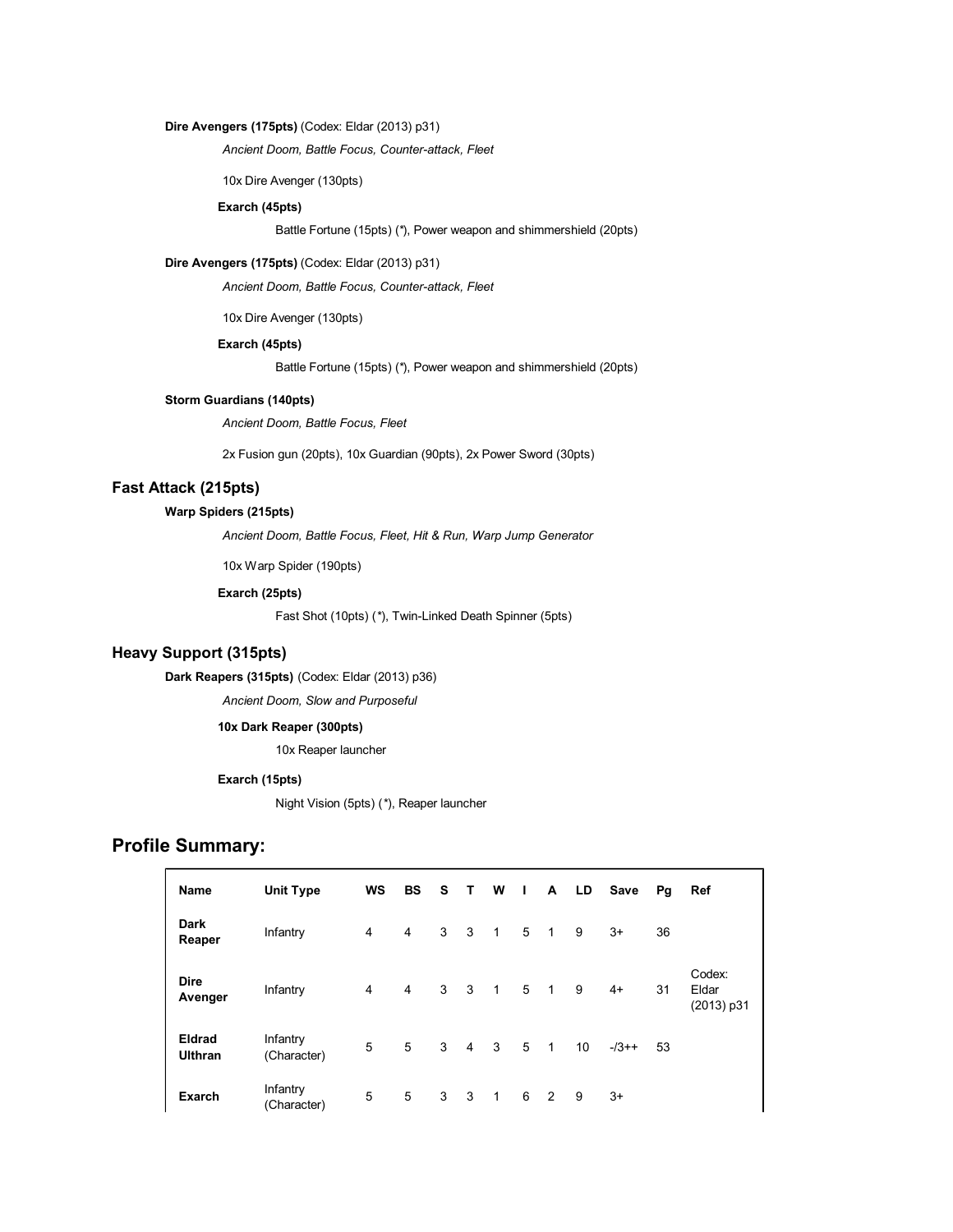| <b>Farseer</b>                     | Infantry<br>(Character)              | 5              | 5                       | 3              | 3            | $\mathbf{3}$   | 5 | $\overline{1}$             | 10 <sup>°</sup> | $-74+$ | 28 | Codex:<br>Eldar<br>(2013) p28 |
|------------------------------------|--------------------------------------|----------------|-------------------------|----------------|--------------|----------------|---|----------------------------|-----------------|--------|----|-------------------------------|
| Fire<br><b>Dragon</b>              | Infantry                             | $\overline{4}$ | $\overline{4}$          | 3              | 3            | $\mathbf{1}$   | 5 | $\overline{1}$             | 9               | $3+$   | 34 |                               |
| Guardian                           | Infantry                             | 4              | $\overline{\mathbf{4}}$ | 3              | $\mathbf{3}$ | $\mathbf{1}$   | 5 | $\mathbf{1}$               | 8               | $5+$   |    |                               |
| Howling<br><b>Banshee</b>          | Infantry                             | $\overline{4}$ | $\overline{4}$          | 3              | 3            | $\mathbf{1}$   | 5 | $\mathbf{1}$               | 9               | $4+$   | 32 |                               |
| <b>Striking</b><br><b>Scorpion</b> | Infantry                             | 4              | $\overline{4}$          | $\mathbf{3}$   | 3            | $\mathbf{1}$   | 5 | $\overline{1}$             | 9               | $3+$   | 33 |                               |
| Warlock                            | Infantry                             | 4              | $\overline{\mathbf{4}}$ | 3 <sup>1</sup> | $\mathbf{3}$ | $\overline{1}$ | 5 | $\overline{1}$             | 8               | $-14+$ | 29 | Codex:<br>Eldar<br>(2013) p29 |
| Warp<br>Spider                     | Jet Pack<br>Infantrry                | $\overline{4}$ | $\overline{4}$          | 3              | 3            | $\mathbf{1}$   | 5 | $\overline{\phantom{0}}$ 1 | 9               | $3+$   | 37 |                               |
| Warp<br>Spider<br><b>Exarch</b>    | Jet Pack<br>Infantrry<br>(Character) | 5              | 5                       | 3              | 3            | $\mathbf{1}$   | 5 | 2                          | 9               | $3+$   | 37 |                               |

| Name          | Description Pg |    | Ref |
|---------------|----------------|----|-----|
| Shimmershield |                | 66 |     |

| <b>Name</b>                         | Range | Strength       | <b>AP</b>                | Type                       | Pg          | <b>Ref</b>                 |
|-------------------------------------|-------|----------------|--------------------------|----------------------------|-------------|----------------------------|
| <b>Avenger Shuriken</b><br>Catapult | 18"   | $\overline{4}$ | 5                        | Assault 2, Bladestorm      | 63          | Codex: Eldar<br>(2013) p63 |
| Chainsword                          | Melee | User           | $\overline{\phantom{a}}$ | Melee                      | 60<br>(40K) |                            |
| <b>Death Spinner</b>                | 12"   | 6              |                          | Assault 2,<br>Monofilament | 63          |                            |
| <b>Fusion Gun</b>                   | 12"   | 8              | 1                        | Assault 1, Melta           | 62          |                            |
| <b>Melta Bombs</b>                  | Melee | 8              | 1                        | Armorbane, Unwieldy        | 62<br>(40K) |                            |
| Plasma grenades                     | 8"    | $\overline{4}$ | 4                        | Assault 1, Blast           | 62<br>(40K) | 40K<br>Rulebook p62        |
| <b>Power Sword</b>                  | Melee | User           | 3                        | Melee                      | 61<br>(40K) |                            |
| Power Weapon                        | Melee | User           | 3                        | Melee                      | 61<br>(40K) |                            |
| <b>Reaper Launcher</b>              | 48"   | 5              | 3                        | Heavy 2                    | 63          |                            |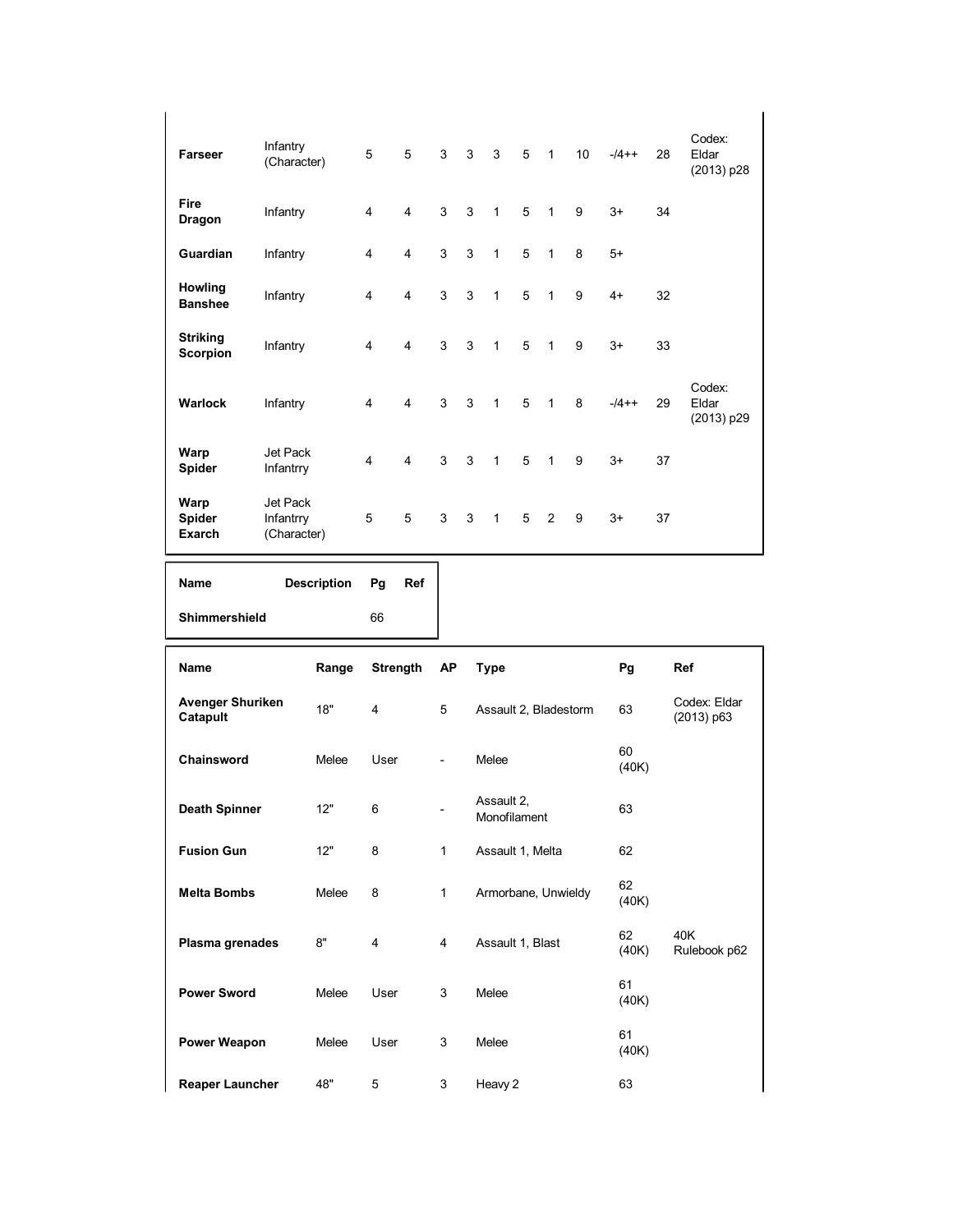| <b>Reaper Launcher</b><br>(Starswarm Missile) | 48"   | 5                       | 3                        | Heavy 2                                          | 63 |                              |
|-----------------------------------------------|-------|-------------------------|--------------------------|--------------------------------------------------|----|------------------------------|
| Scorpion<br>Chainsword                        | Melee | $+1$                    | 6                        | Melee                                            | 65 |                              |
| <b>Scorpion's Claw</b>                        | 12"   | 4                       | 5                        | Assault 2, Bladestorm                            | 65 |                              |
| <b>Scorpion's Claw</b><br>(Melee)             | Melee | x2                      | $\overline{2}$           | Melee                                            | 65 |                              |
| <b>Shuriken Pistol</b>                        | 12"   | $\overline{\mathbf{4}}$ | 5                        | Pistol, Bladestorm                               | 63 | Codex: Eldar<br>$(2013)$ p63 |
| <b>Singing Spear</b>                          | 12"   | 9                       | $\overline{\phantom{0}}$ | Assault 1, Fleshbane                             | 65 |                              |
| <b>Singing Spear</b><br>(Melee)               | Melee | User                    |                          | Melee, Armourbane,<br>Fleshbane                  | 65 |                              |
| <b>Staff of Ulthamar</b>                      | Melee | User                    | 3                        | Melee, Spiritlink,<br>Fleshbane, Force<br>Weapon | 53 |                              |
| <b>Twin-Linked Death</b><br><b>Spinner</b>    | 12"   | 6                       | $\overline{\phantom{a}}$ | Assault 2,<br>Twin-Linked,<br>Monofilament       | 63 |                              |
| Witchblade                                    | Melee |                         |                          | Melee, Armourbane,<br>Fleshbane                  |    |                              |

# **Selection Rule Summary:**

**Acrobatic:** (Codex: Eldar (2013) p32)

**An Eye on Distant Events:** (Codex: Eldar (2013) p25)

**Ancient Doom:** (Codex: Eldar (2013) p25)

**Armour of the Last Runes:** (Codex: Eldar (2013) p53)

**Battle Focus:** (Codex: Eldar (2013) p25)

**Counter-attack:** (Warhammer 40K Rulebook p35)

**Crushing Blow:** (Codex: Eldar (2013))

**Fast Shot:** (Codex: Eldar (2013) p30)

**Fear:** (Warhammer 40K Rulebook p35)

**Fleet:** (Warhammer 40K Rulebook p35)

**Hit & Run:** (Warhammer 40K Rulebook p38)

**Mandiblasters:** (Codex: Eldar (2013))